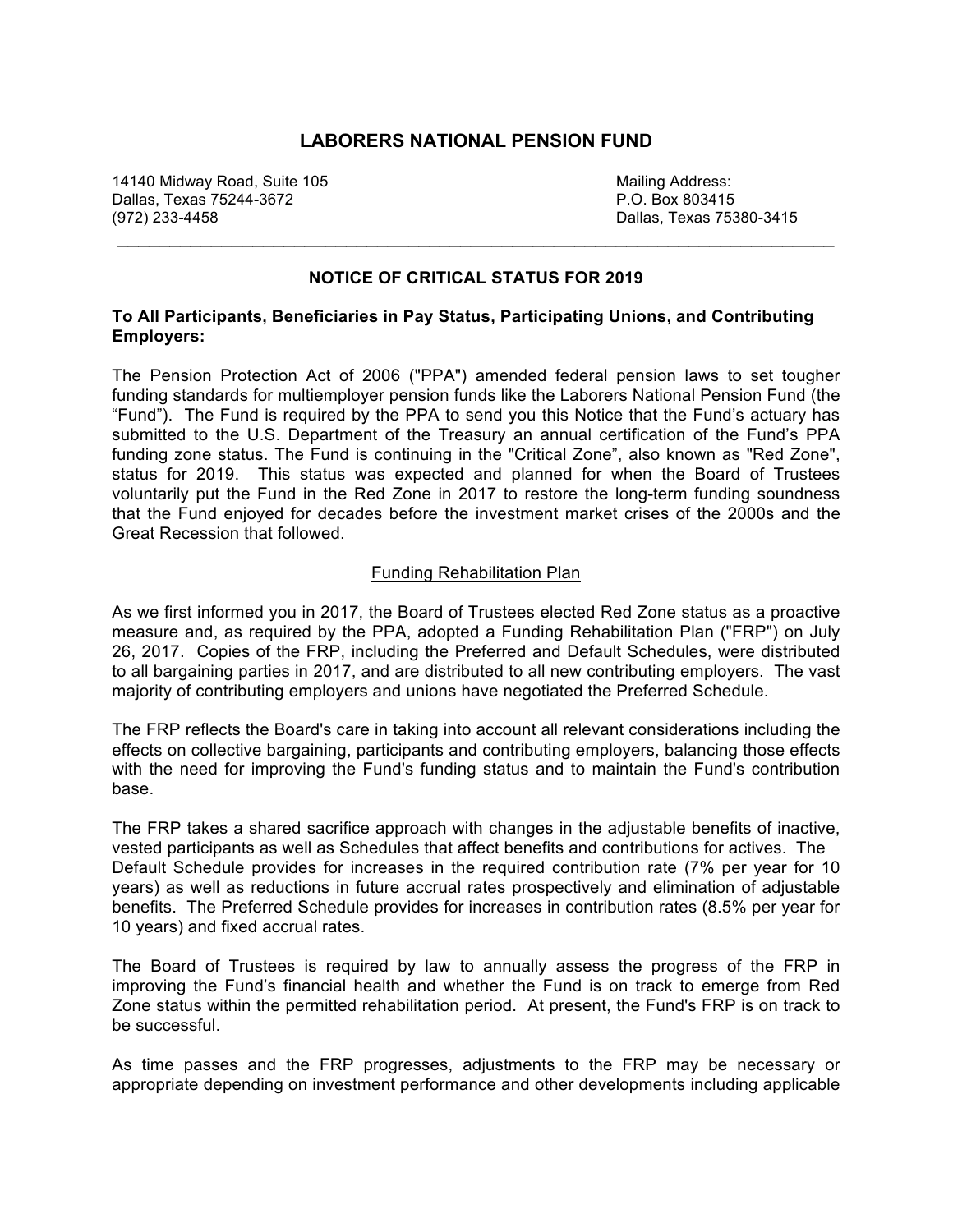**-2-**

legislation. However, the Board's intention in designing the FRP was to minimize the risk of needing changes in the future.

### Changes in "Adjustable Benefits"

The law authorized the Board of Trustees to include in the FRP changes in so-called "adjustable benefits". These changes take the place of the related Rules and Regulations of the Fund. The FRP generally eliminates the following adjustable benefits for inactive, vested participants and for participants covered by the Default Schedule:

- 60-month benefit guarantees
- Disability Pension (if not in pay status)
- Early Retirement Pension and similar retirement-type subsidies
- Early Regular Pension (age 55 with 30 years of service)
- Widow-Widowers Pension (immediate payment subsidy)
- Various pension benefit payment options (except for the 50% Husband and Wife Pension)

No change in adjustable benefits reduces any participant's accrued benefit payable at normal retirement age. Any participant who defers his or her pension until he or she reaches normal retirement age (the later of age 62 or 5th anniversary of participation) will receive his or her full retirement benefit. Further, no reduction in adjustable benefits will be applied to any pensioner or beneficiary whose benefits began before April 30, 2017.

Notices of the elimination of adjustable benefits have been distributed to inactive, vested participants. Similar notices will be sent to participants covered by the Default Schedule whenever the Default Schedule is adopted by their bargaining parties or imposed by the Fund when required by law.

### Lump Sum Payment Restrictions

Effective April 30, 2017 and until the Fund emerges from Red Zone status, the Fund is not permitted by the PPA to pay any lump sum benefits or pay any other benefit in excess of the monthly amount that would be payable to the pensioner under a single life annuity. This means that the Fund has suspended its Social Security level income option, and widow/widower lump sum option. Exceptions are made for a lump sum cash-out of a participant or beneficiary whose entire benefit entitlement has an actuarial value that does not exceed \$5,000.

### Temporary Contribution Surcharge

The PPA requires a pension fund in Red Zone status to automatically assess a 5% surcharge on employer contributions payments due during the initial year of that status and increase the surcharge amount to 10% thereafter. This PPA surcharge remains in effect with respect to any particular contributing employer until the employer agrees to a Schedule under the FRP. The law's intent is to provide employers with an economic incentive to quickly agree to a rehabilitation plan schedule.